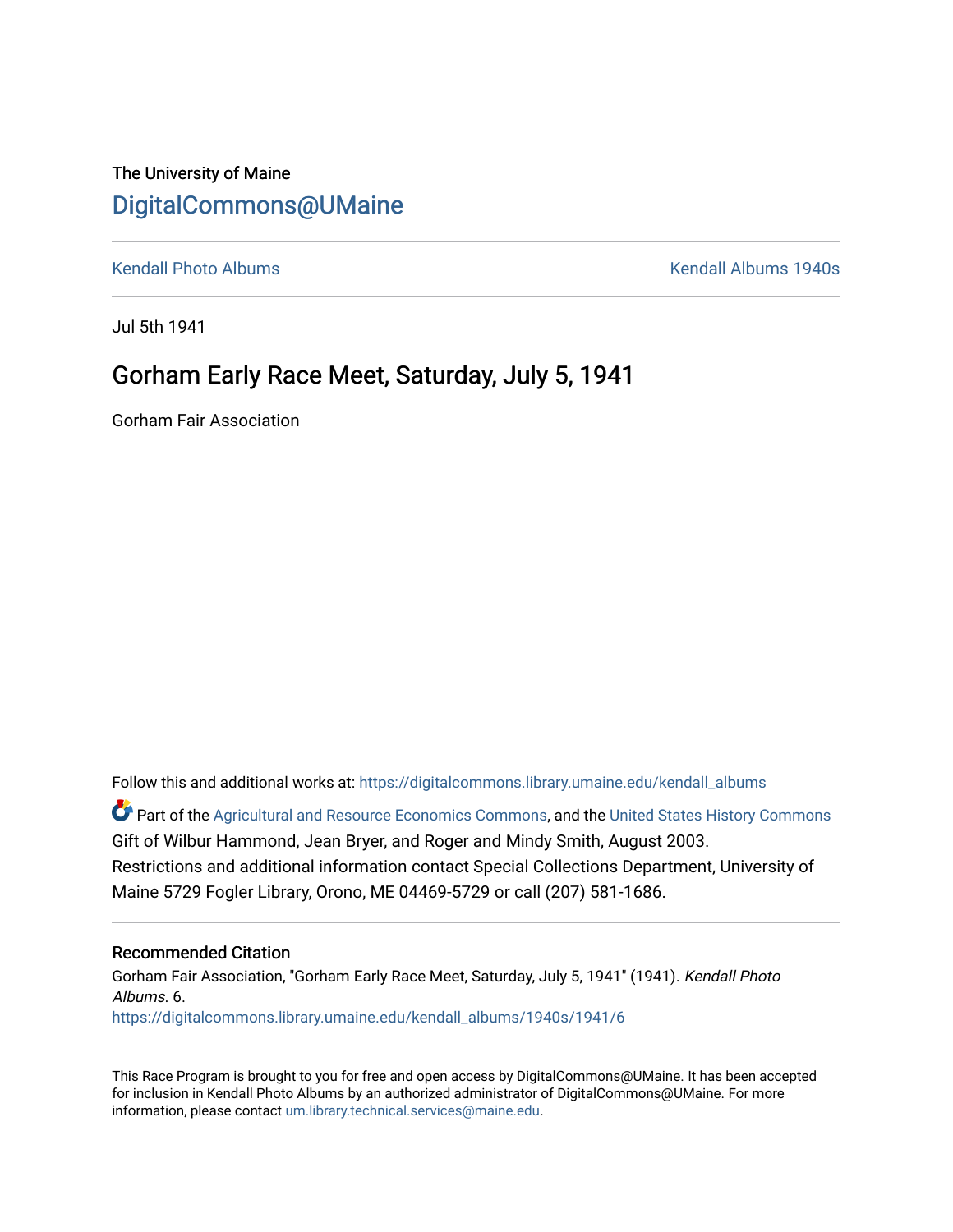

**Gorham, Maine**

# Saturday, July <sup>5</sup>

## Second Meeting Pine Tree Circuit

**RACING OFFICIALS**

Starting Judge Harry McKenney Presiding Judge Dr. John Stevens Associate Judge **Edwin T. Keller** Secretary Dr. H. S. Irish

**MAINE RACING COMMISSION** Miles B. Mank, Portland Harold O. Pelley, Skowhegan Wm. A. Lumb, Biddeford

**Director of Mutuels**

Frank R. Witman

| <b>DAILY DOUBLE</b>          |                          |  |
|------------------------------|--------------------------|--|
| <b>FIRST HALF</b>            | <b>SECOND HALF</b>       |  |
| 1 Dilly Dally                | 1 Jolity                 |  |
| <b>2 Sylvia Hanover</b>      | 2 Marchmount             |  |
| <b>3 Keystone Hanover</b>    | <b>3 The Abbewin</b>     |  |
| <b>4 Calumet Blair</b>       | <b>4 Lew McKinney</b>    |  |
| <b>5 Ripple Lee</b>          | <b>5 Cal Abbe</b>        |  |
| <b>6 Calumet Elbert</b>      | <b>6 Sandy F.</b>        |  |
| <b>7 Speculator</b>          | <b>7 Sis Abbe</b>        |  |
| <b>8 Mack Yerkes</b>         | <b>8 Hanover Prophet</b> |  |
| <b>9 Miss Dorothy Signal</b> |                          |  |
| <b>10 Ripple Maggie</b>      |                          |  |

Mutuel Windows Open . 12:30 P.M.

Post Time  $\ldots$ ....... 1:30 P.M.



41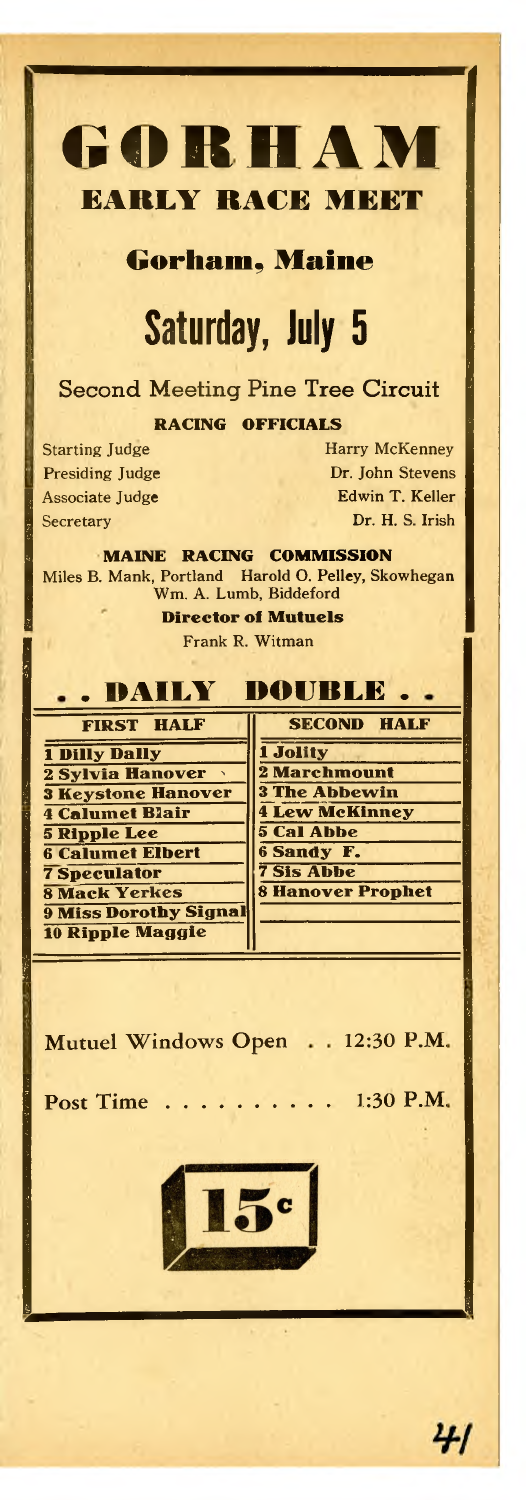|             |             | <b>1st Race</b>                                                                      |
|-------------|-------------|--------------------------------------------------------------------------------------|
|             |             | <b>FIRST HALF DAILY DOUBLE</b>                                                       |
|             |             | CLASSIFIED<br><b>PACE</b><br>1<br><b>MILE</b>                                        |
| K392        |             | DILLY DALLY blk.m.<br>Wathen<br><b>Brown-Gold</b><br>by Scotland                     |
|             |             | S. A. Wathen & Son, Ft. Fairfield, Maine                                             |
| K393        | $\mathbf 2$ | SYLVIA HANOVER b.m.<br><b>Safford</b><br>by Calumet Chuck<br>Green-White             |
|             |             | Sullivan & Mawhinney, Machias, Maine                                                 |
| K394        | 3           | <b>KEYSTONE HANOVER b.h.</b><br>Decato<br>by Bunter<br>Maroon-Red                    |
|             |             | C. H. Farmer, Rochester, N.H.                                                        |
| K395        | 4           | <b>CALUMET BLAIR b.h.</b><br><b>Mahoney</b><br>by Peter The Brewer<br>Green          |
|             |             | A. D. Mahoney, Ayer, Mass.                                                           |
| K396        | 5           | <b>Forcier</b><br>RIPPLE LEE b.g.<br>by Rip Hanover<br>Red                           |
|             |             | E. C. Kidder, Rumford, Maine                                                         |
| K397        | 6           | <b>CALUMET ELBERT br.g.</b><br><b>Eastman</b><br>by Peter the Brewer<br><b>Brown</b> |
|             |             | Dave Eastman, Cornish, Maine<br><b>SPECULATOR b.g.</b><br>Kingsley                   |
| K398        |             | by Calumet Adam<br>Green                                                             |
|             |             | W. P. Caouette, Madison, Maine<br><b>MACK YERKES b.g.</b><br><b>Cousins</b>          |
| <b>K399</b> | 8           | by Mr. McElwyn<br><b>Black-Gold</b>                                                  |
|             |             | Guy Cousins, Fitchburg, Mass.<br><b>MISS DOROTHY SIGNAL b.m.Phalen</b>               |
| <b>K400</b> | 9           | <b>Blue-White</b><br>by Signal Peter<br>Geo. Donnell, Derry, N.H.                    |
|             |             | <b>AUPLE MAGGIE br.f.</b><br>Mason                                                   |
|             |             |                                                                                      |
| K401        |             | 10 by Rip Hanover<br>Green                                                           |
|             |             | Mrs. Sally Dunn, Auburn, Maine<br><b>GREEN HEAD NUMBERS</b>                          |
| 901         |             |                                                                                      |
|             |             | 2nd Race<br><b>SECOND HALF DAILY DOUBL</b>                                           |
|             |             | <b>CLASSIFIED PACE</b>                                                               |
|             |             | Cameron<br>JOLLITY ch.g,<br>by Calumet Adam                                          |
| K402        |             | G. Dagle, Hampton, Maine                                                             |
|             | $\mathbf 2$ | <b>MARCHMOUNT br.h.</b><br>Roullard<br>Lavender-Red<br>by Peter Volo                 |
| K403        |             |                                                                                      |
| K404        | 3           | THE ABBEWIN b.m.<br><b>Steele</b><br>Black<br>by Mc I Win                            |
|             |             | David Gentels, Millis, Mass.                                                         |
| K405        | 4           | LEW McKINNEY gr.h.<br>Safford<br>Green<br>by Lew Hall                                |
|             |             | Sullivan & Mawhinney, Machias, Maine<br>Wathen<br>CAL ABBE b.g.                      |
| K406        | 5           | by Calumet Adam<br>Brown-Gold                                                        |
|             |             | S. A. Wathen & Son Ft. Fairfield, Maine<br>SANDY F. b.g.<br>Cleary                   |
| K407        | 6           | by Sandy Flash<br><b>Black-Orange</b><br>Peterson Brothers, Cumberland, Maine        |
|             |             | SIS ABBE br.m.<br>Church Jr.                                                         |
| <b>K408</b> |             | Brown-Gold<br>by Siskiyou<br>Frank Church Jr., Cambridge, N.Y.                       |
| K409        | 8           | HANOVER PROPHET ch.g.<br><b>Decato</b><br>by Guy McKinney<br>Blue.Gold               |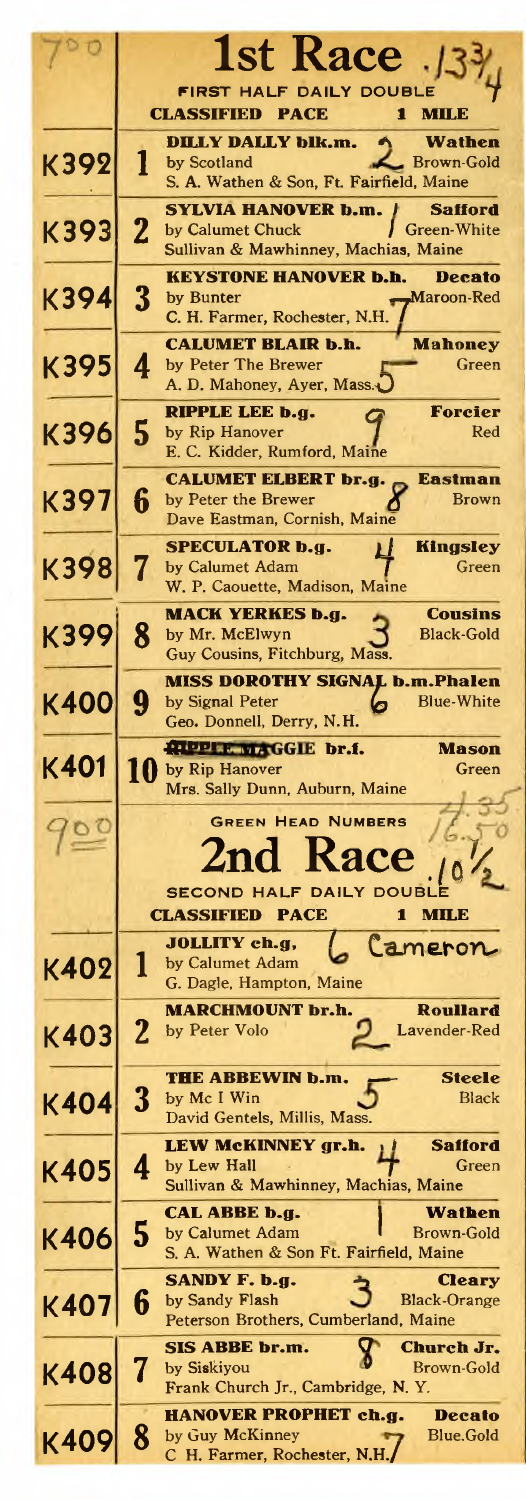|             | 3rd Race 164                                                                                                              |
|-------------|---------------------------------------------------------------------------------------------------------------------------|
|             | <b>CLASSIFIED</b><br><b>TROT</b><br>1<br><b>MILE</b>                                                                      |
| K410        | <b>JANE VOLO b.m.</b><br><b>Cleary</b><br>1<br>by Peter Volo<br><b>Black-White</b><br>Peterson Bros., Cumberland, Me.     |
| K411        | <b>PETER SIMMONS b.g.</b><br>Smith<br>$\mathbf{2}$<br>by Count Daschkoff<br>Black<br>le nai<br>C. Smith, Augusta, Me,     |
| K412        | <b>SENATOR SUPERB b.g.</b><br><b>Proctor</b><br>3<br>by The Senator<br><b>Blue and Gold</b><br>G. Proctor, Freemont, N.H. |
| K413        | <b>DONERAIL BELLE b.m.</b><br>M.<br>4<br>by Tilworthy<br>Green-Gold<br>Wallace Marvin, E. Bridgewater, Mass.              |
| K414        | <b>CAPTAIN KID blk.g.</b><br><b>Buxton</b><br>5<br>by Chief Abbedale<br>Brown<br>A. L. Buxton, Pascoag, R.I.              |
| K415        | <b>CHARLES RUFFIN b.g.r</b><br>-Church Jr.<br>6<br>by Protector<br>Brown-Gold<br>Frank Church Jr., Cambridge, N.Y.        |
| 40          | <b>RED HEAD NUMBERS</b>                                                                                                   |
|             | <b>ace</b>                                                                                                                |
| 0.          | <b>CLASSIFIED</b><br><b>TROT</b><br>1<br>мцк                                                                              |
| K416        | <b>CARTER HANOVER b.g.</b><br>Jones<br>by The Great Volo<br>1<br>Madigan & Whitney, Groton, Mass.                         |
| K417        | <b>CALUMET EUCLID ch.g.</b><br>Wathen<br>2<br>by Guy Abbey<br><b>Brown-Gold</b><br>Dr. G. Rossman, Portland, Maine        |
| <b>K418</b> | <b>Satiord</b><br><b>AFTON b.g.</b><br>3<br>by McGregor The Great<br>Green<br>Paul Preston, Rutland, Vermont              |
| K419        | <b>ARCH HANOVER b.h.</b><br>4<br>by The Great Volo<br>E. G. Ralston, No. Attleboro, Mass.                                 |
| K420        | <b>IOSOLA'S McELWYN b.m.</b><br><b>Phalen</b><br>5<br>by Mr. McElwyn<br>Blue-White<br>James L. Phalen, Newmarket, N.H.    |
|             |                                                                                                                           |

**All decisions are rendered** by the Judges and are final.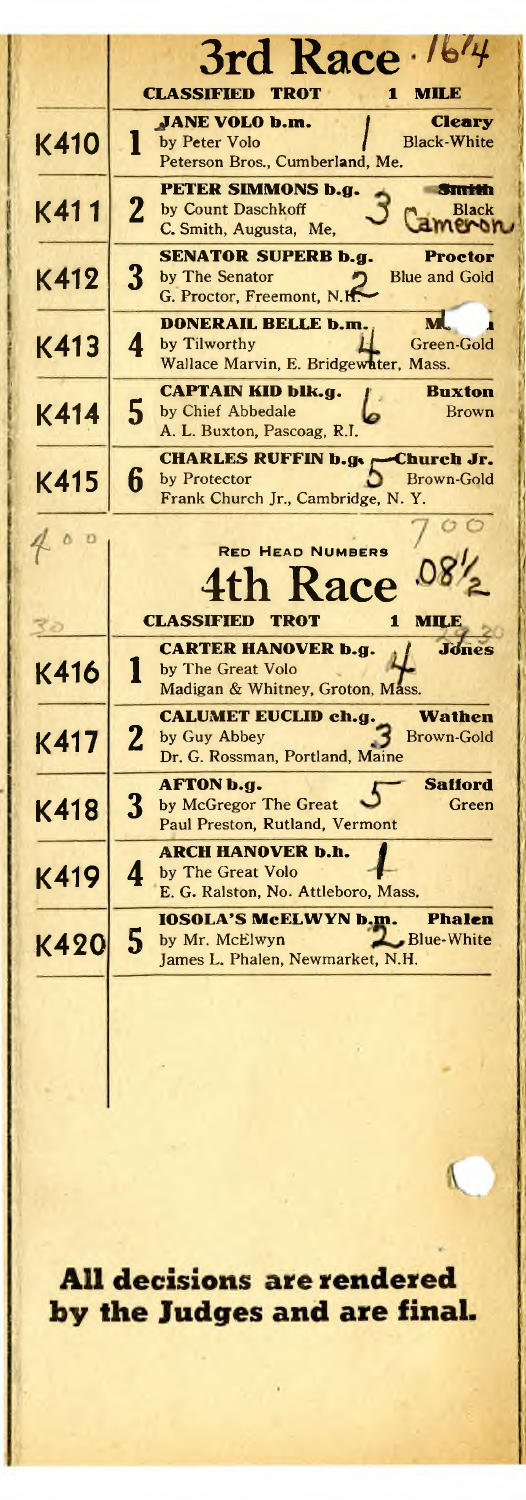| $5th$ Race $.13\%$<br><b>CLASSIFIED</b><br>PACE<br>мшэ       |
|--------------------------------------------------------------|
| <b>Ripple Lee</b><br>Forcier                                 |
| <b>Calumet Elbert</b><br>$\overline{2}$<br>Eastman           |
| <b>Speculator</b><br>3<br>Δ<br>Kingsley                      |
| <b>Dilly Dally</b><br>7<br>Wathen                            |
| <b>Ripple Maggie</b><br>5<br>Mason                           |
| Mack Yerkes (<br>6<br>Cousins<br><b>Miss Dorothy Signal</b>  |
| Phalen<br><b>Sylvia Hanover</b><br>$\overline{\mathbf{8}}$   |
| Safford<br><b>Keystone Hanover</b><br>$\boldsymbol{q}$       |
| Decato<br>Calumet Blair,<br>K430 10                          |
| Mahoney<br><b>GREEN HEAD NUMBERS</b>                         |
| h Race //<br><b>CLASSIFIED</b><br>PACE                       |
| <b>Hanover Prophet</b><br>1<br>Decato                        |
| <b>Sis Abbe</b><br>$\overline{2}$<br>Church Jr.              |
| <b>Lew McKinney</b><br>3<br>Safford<br><b>Jollity</b>        |
| $\overline{\mathbf{4}}$<br><u>Marchmount</u><br>5            |
| Roullard<br>The Abbewin<br>6                                 |
| <b>Steele</b><br><b>Cal Abbe</b><br>$\overline{\mathcal{L}}$ |
| Wathen<br>8 Sandy                                            |
|                                                              |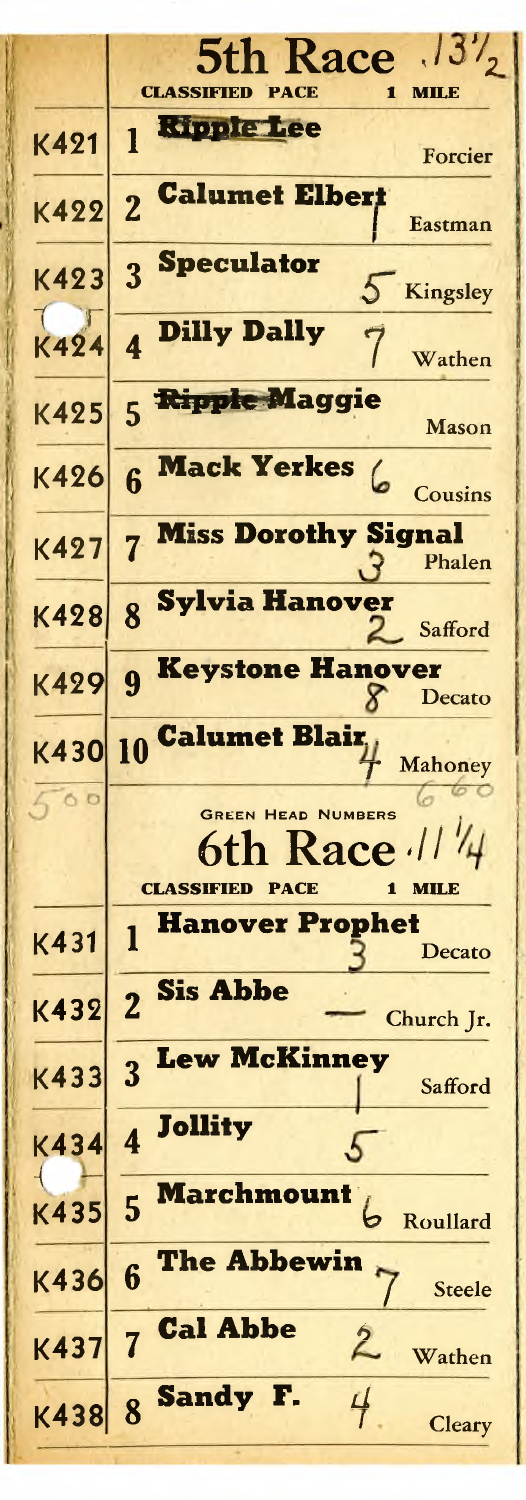**ON THE ELECTRICAL ODDS BOARD THE HIGH EST IS 50-1 AND LOWEST 1-9. LOWEST PAY WILL BE \$2.20 FOR \$2.00 TICKET.**

## **BUTLER HEAD NUMBERS Used Here**

NOTICE:—All horses acting bad at the post, will be given two scores, after which they will have to take care of themselves.

Per Order,

THE ASSOCIATION

#### MAINE STATE RACING COMMISSION

Please see that your Mutuel Ticket corresponds with the number on your program. No changes made after you leave the window.

All winning Pari Mutuel Tickets are payable im-mediately after the race to which the ticket relates has been run, the winning horses announced and the price displayed upon the Mutuel Board.

This Association will not be responsible for lost or destroyed tickets, and reserves the right to refuse payment of torn or mutilated tickets. See the Mutuel Manager.

Positively No Tickets exchanged at any time.

If there are any outstanding unpaid tickets at the close of this meeting, same will be redeemed within period of ninety days at offices of the State Racing Commission, Augusta, Me., otherwise, money will be forfeited and same will be returned to:—

**Gorham Fair Association**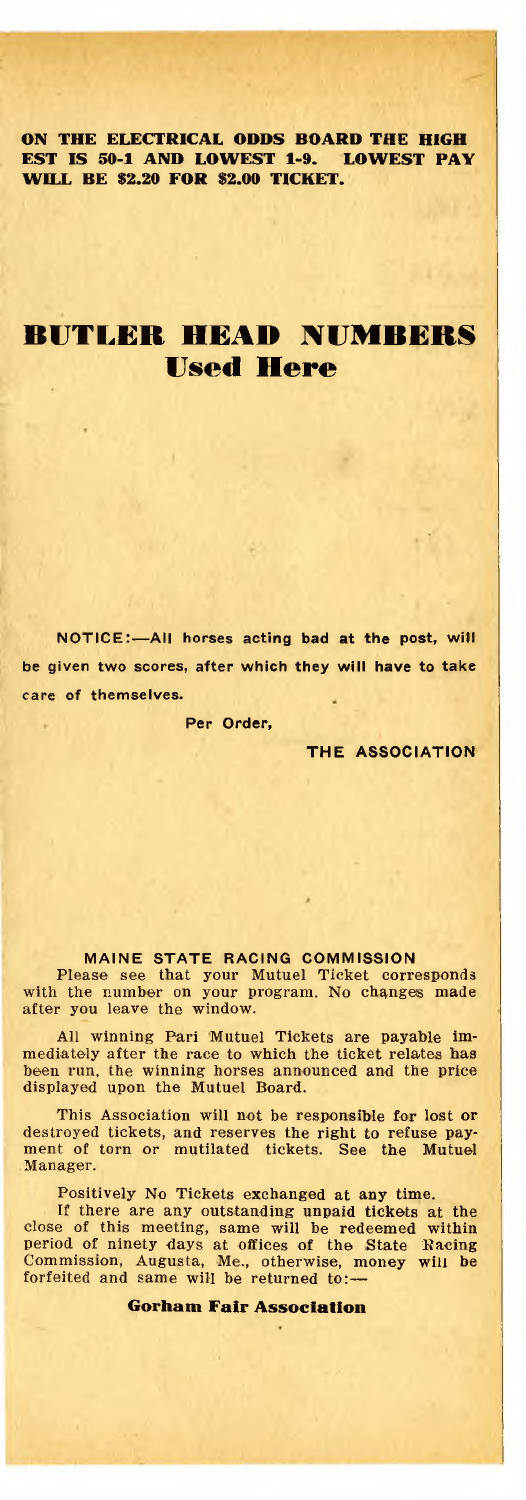|             |              | 18<br><b>7th Race</b>                                                                                                    |
|-------------|--------------|--------------------------------------------------------------------------------------------------------------------------|
|             |              | <b>CLASSIFIED</b><br><b>TROT</b><br>MILE<br>1                                                                            |
| K439        | 1            | PETER SIMMONS b.g.<br><b>Smith</b><br>by Count Daschkoff<br>Black<br>C. Smith, Augusta, Me,                              |
| K440        | $\mathbf{2}$ | <b>SENATOR SUPERB b.g.</b><br>Proctor<br>by The Senator<br><b>Blue and Gold</b><br>G. Proctor, Freemont, N.H.            |
| K441        | 3            | Church Jr.<br><b>CHARLES RUFFIN b.g.</b><br>by Protector<br><b>Brown-Gold</b><br>Frank Church Jr., Cambridge, N.Y.       |
| K442        | 4            | <b>JANE VOLO b.m.</b><br>Cleary<br><b>Black-White</b><br>by Peter Volo<br>Peterson Bros., Cumberland, Me.                |
| K443        | 5            | DONERAIL BELLE b.m.<br>Marvin<br>by Tilworthy<br>Green-Gold<br>Wallace Marvin, E. Bridgewater, Mass.                     |
| <b>K444</b> | 6            | <b>CAPTAIN KID blk.g.</b><br><b>Buxton</b><br>by Chief Abbedale<br><b>Brown</b><br>A. L. Buxton, Pascoag, R.I.           |
|             |              | <b>RED HEAD NUMBERS</b><br>h Kace<br><b>CLASSIFIED</b><br><b>TROT</b><br>1<br>MILE                                       |
| K445        |              | <b>CARTER HANOVER b.g.</b><br><b>Jones</b><br>by The Great Volo<br>Madigan & Whitney, Groton, Mass.                      |
| K446        | $\mathbf{z}$ | <b>CALUMET EUCLID ch.g.</b><br><b>Wathen</b><br>Brown-Gold<br>by Guy Abbey<br>Dr. G. Rossman, Portland, Maine            |
| K447        | 3            | ARCH HANOVER b.h.<br>by The Great Volo<br>E. G. Ralston, No. Attleboro, Mass.                                            |
| K448        | 4            | <b>IOSOLA'S McELWYN b.m.</b><br><b>Phalen</b><br>by Mr. McElwyn<br><b>Blue-White</b><br>James L. Phalen, Newmarket, N.H. |
| K449        | 5            | AFTON b.g.<br>Safford<br>by McGregor The Great<br>Green<br>Paul Preston Rutland Verm                                     |

**All decisions are rendered by the Judges and are final.**

Paul Preston, Rutland, Vermont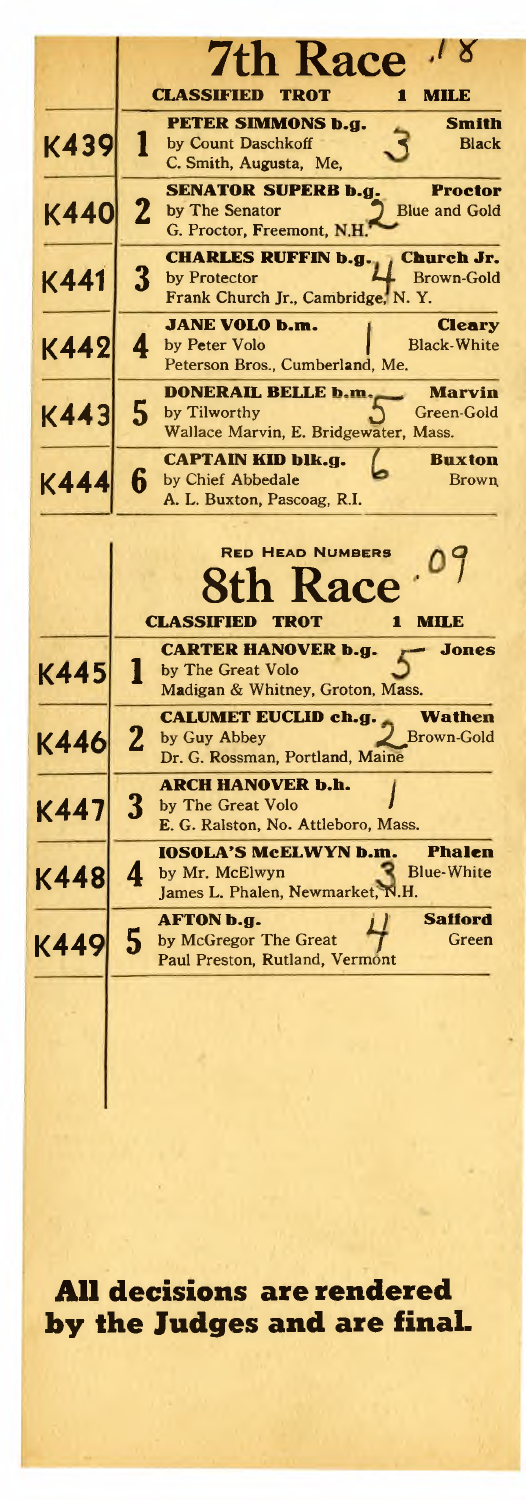|             | 9th Race $\frac{\mu}{2}$                                                                                                  |
|-------------|---------------------------------------------------------------------------------------------------------------------------|
|             | <b>CLASSIFIED</b><br><b>PACE</b><br>MILE<br>п                                                                             |
| K450        | <b>MISS DOROTHY SIGNAL b.m.Phalen</b><br>1<br>by Signal Peter<br><b>Blue-White</b><br>Geo. Donnell, Derry, N.H.           |
| K451        | <b>SYLVIA HANOVER b.m.</b><br>Safford<br>2<br>by Calumet Chuck<br>Green-White<br>Sullivan & Mawhinney, Machias, Maine     |
| K452        | <b>KEYSTONE HANOVER b.h.</b><br><b>Decato</b><br>3<br>Maroon-Ped<br>by Bunter<br>C. H. Farmer, Rochester, N.H             |
| K453        | <b>MACK YERKES b.g.</b><br><b>Cousins</b><br>4<br>by Mr. McElwyn<br><b>Black-Gold</b><br>Guy Cousins, Fitchburg, Mass.    |
| <b>K454</b> | <b>CALUMET BLAIR b.h.</b><br>Mahoney<br>5<br>by Peter The Brewer<br>Green<br>A. D. Mahoney, Ayer, Mass.                   |
| K455        | RIPPLE MAGGIE br.f.<br>Mason<br>6<br>by Rip Hanover<br>Green<br>Mrs. Sally Dunn, Auburn, Maine                            |
| K456        | Forcier<br><b>RIPPLE-LEE b.g.</b><br>7<br>by Rip Hanover<br>Red<br>E. C. Kidder, Rumford, Maine                           |
| K457        | <b>SPECULATOR b.g.</b><br><b>Kingsley</b><br>8<br>by Calumet Adam<br>Green<br>W. P. Caouette, Madison, Maine              |
| K458        | <b>CALUMET ELBERT br.g.</b><br>Eastman<br>9<br>by Peter the Brewer<br><b>Brown</b><br>Dave Eastman, Cornish, Maine        |
| K459        | <b>DILLY DALLY blk.m.</b><br>Wathen<br>10<br>by Scotland<br>Brown-Gold<br>S. A. Wathen & Son, Ft. Fairfield, Maine        |
| D.          | <b>GREEN HEAD NUMBERS</b>                                                                                                 |
|             | 10th Race $10\frac{3}{4}$                                                                                                 |
|             | <b>CLASSIFIED</b><br><b>PACE</b><br>1<br>MILE                                                                             |
| <b>K460</b> | <b>MARCHMOUNT br.h.</b><br><b>Roullard</b><br>by Peter Volo<br>Lavender-Red                                               |
| K461        | JOLLITY ch.g,<br>Cameron<br>2<br>by Calumet Adam<br>G. Dagle, Hampton, Maine                                              |
| K462        | LEW MCKINNEY gr.h.<br>Safford<br>3<br>by Lew Hall<br>Green<br>Sullivan & Mawhinney, Machias, Maine                        |
| K463        | SIS ADBE br.m.<br>Church Jr.<br>4<br>by Siskiyou<br><b>Brown</b><br>Frank Church Jr., Cambridge, N.Y.                     |
| K464        | <b>HANOVER PROPHET ch.g.</b><br><b>Decato</b><br>5<br>by Guy McKinney<br><b>Blue.Gold</b><br>C H. Farmer, Rochester, N.H. |
| K465        | THE ABBEWIN b.m.<br><b>Steele</b><br>6<br>by Mc I Win<br><b>Black</b><br>David Gentels, Millis, Mass.                     |
| <b>K466</b> | CAL ABBE b.g.<br>Wathen<br>7<br>by Calumet Adam<br>Brown-Gold<br>S. A. Wathen & Son Ft. Fairfield, Maine                  |
| K467        | SANDY F. b.g.<br>Cleary<br>8<br>by Sandy Flash<br><b>Black-Orange</b><br>Peterson Brothers, Cumberland, Maine             |